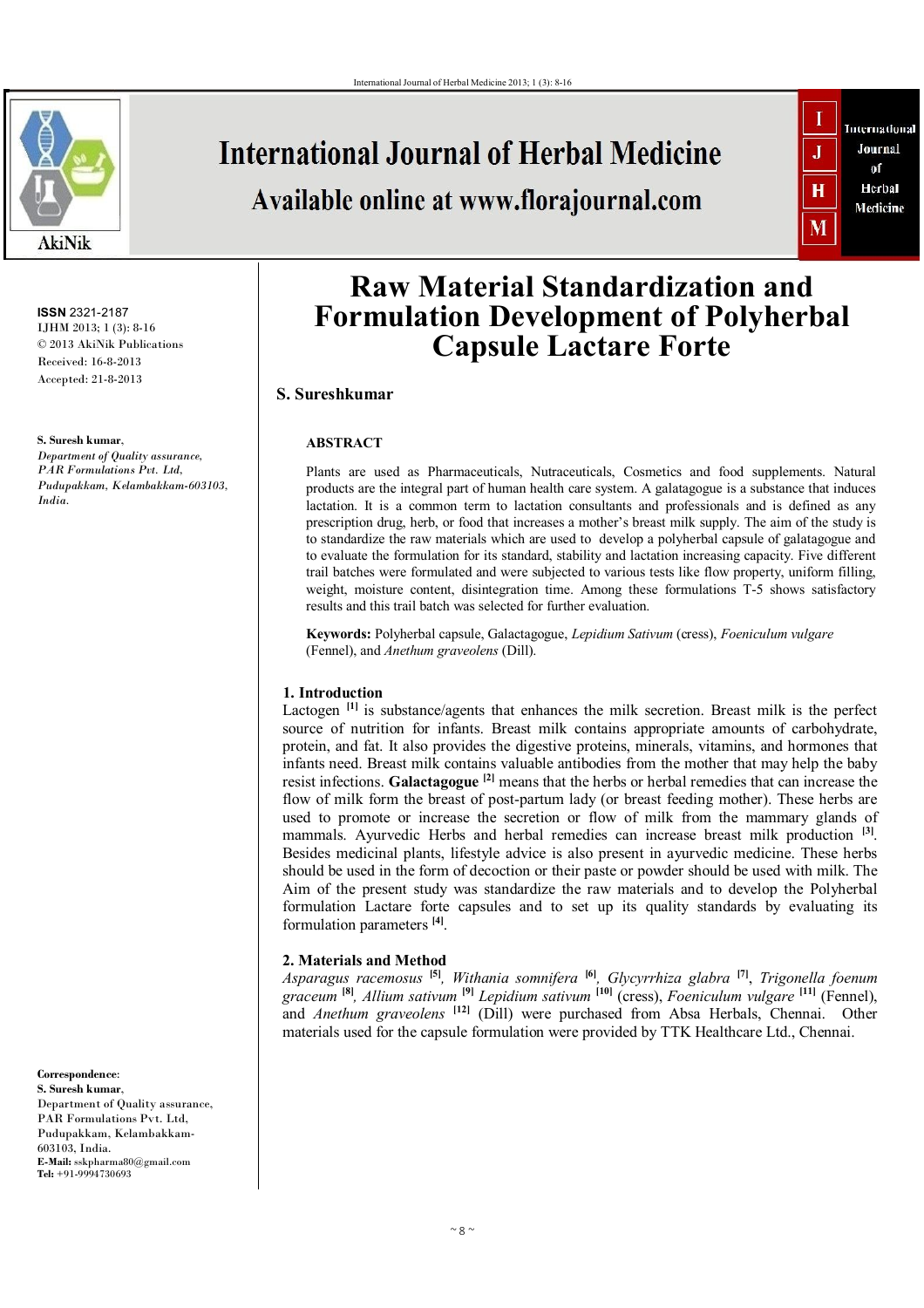### **3. Methods:**

- Determination of Foreign Matter
- Determination of loss on drying
- Determination of ash value
- Total ash
- Acid-insoluble ash
- Determination of Extractive Value
- Water soluble extractive Value
- Alcohol soluble extractive Value
- Determination of Volatile Oil Content

#### **3.1 Study of Color Changes under UV Light Formulation:**

Five formulations of Lactare forte capsules were formulated (T-1 to T-5). Trial batches were taken by varying the composition of the Glidants. Lactare forte granules were subjected to the evaluation of bulk density, tapped density, Compressibility Index, Hausner Ratio and Angle of Repose**<sup>13</sup>**. From the samples of the Polyherbal Lactare forte capsules*,* the final batch (T-5) was selected and further evaluations were carried out.



#### **3.2 Authentication using Reference samples**

The raw materials used in the formulation were individually authenticated by comparing the samples with authentic samples deposited at TTK Health care R and D center.

#### **3.3 Foreign Matter**

The raw materials were analyzed for the presence of foreign materials and the results obtained given in Table 2

#### **3.4 Loss on Drying**

Loss on drying for the raw materials was done with samples taken from the suppliers .The results obtained and tabulated in Table 3.

## **3.5 Determination of Ash Value**

Physio-chemical constants such as the ash values and extractive values for the raw materials were determined and the results obtained were recorded below.

#### **3.6 Total ash**

Total ash content of raw materials was determined, taking samples from the suppliers. The values obtained and their acceptable limits defined were given in Table 4.

## **3.7 Acid Insoluble Ash**

From the Total ash, the Acid insoluble ash content of the individual raw materials was determined and results were given in Table 5.

#### **3.8 Determination of Extractive Value a) Water soluble Extractive**

Water soluble Extractive values for the raw materials were determined in water and the results were given in Table 6.

## **b) Alcohol soluble Extractive**

Extractive values for the raw materials were determined in alcohol (90 % ethanol) and the results were enumerated in Table 7.

## **3.9 Determination of Volatile Oil Content**

Volatile oil content of the Raw materials were determined and tabulated in table 8.

#### **3.10 Study of Color Changes under UV Light**

The samples of raw materials and that of finished products were observed in UV chamber for their color changes. Samples were divided into three parts,

- $\triangleright$  first part observed as such,
- $\geq$  second part observed after treating with 50% HCl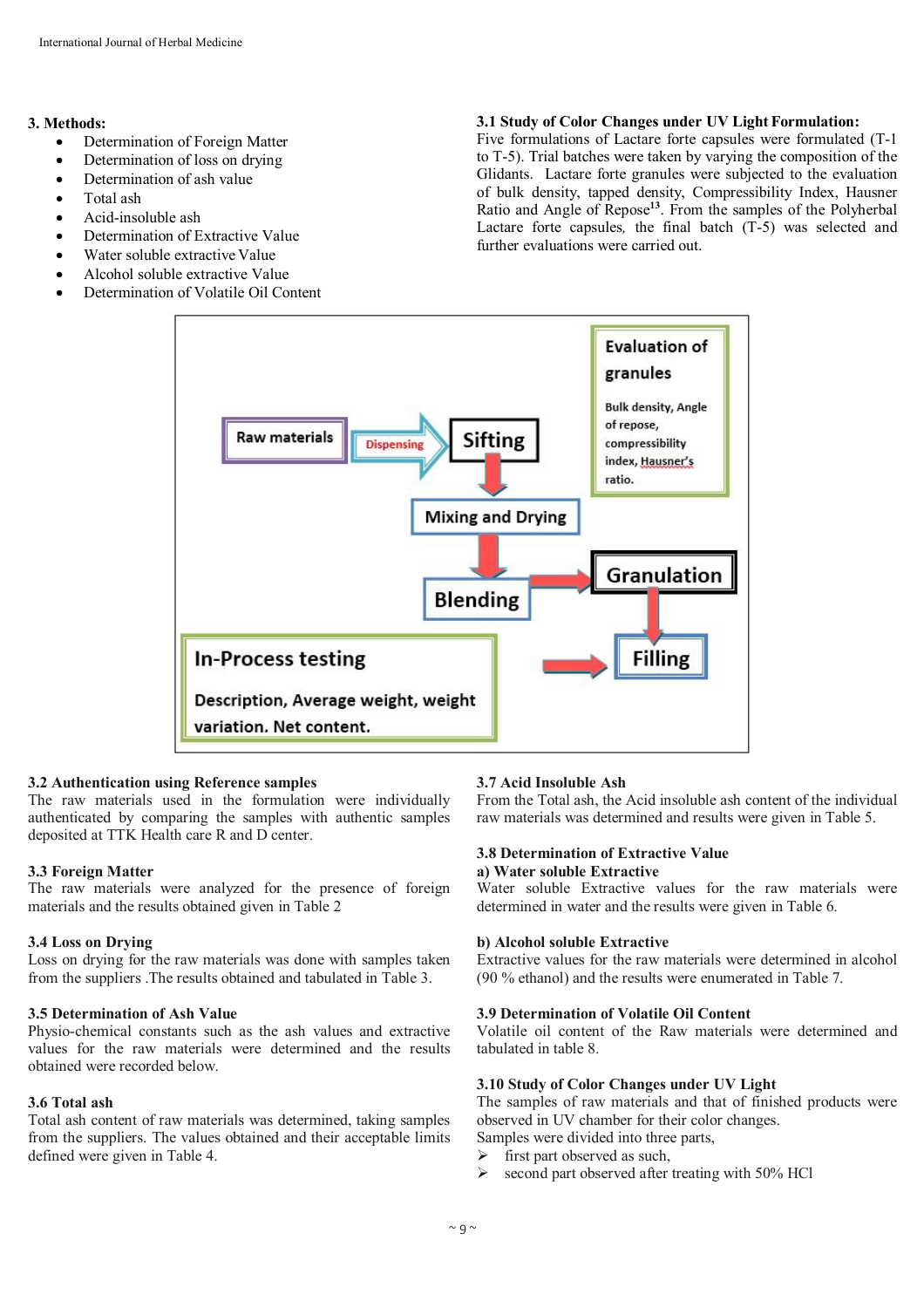## $\triangleright$  The third part after treating with 50% NaOH.

All the observations are listed out in the Table 9.

From the table 9, it was noted that Yellow fluorescence was obtained at 254nm for Withania somnifera with 50% NaOH and 50%HCL but Asparagus racemosus shows Yellow fluorescence only with 50% NaOH among the tested samples. The difference of colour variation would help us to find adulterants and authentications.

# **4. Evaluation of filled capsules [14]**

#### **1. Description**

Light yellow colored powder packed in "0" size Green/Green capsules.

## **2. Average weight**

The Average weight of the capsules was given in the Table

# **3. Average net content of capsules**

The Average net content of the capsules was given in the Table 12.

# **5. Results:**

## **4. Determination of moisture content (KFR):**

The moisture content of the capsules was given in the table 13.

# **4.1 Disintegration Time [15] :**

The disintegration time of the capsules was given in table 14.

# **4.2 Weight variation**

The capsules were evaluated for the flow property, weight variation, moisture content, and disintegration. The results were given in the table 15.

T-5 Lactare forte granules were subjected to the evaluation of bulk density, tapped density, Compressibility Index, Hausner Ratio and Angle of Repose.

# **Limit as per I.P 523mg±7.5 %( 484-562mg)**

- 1. Maximum weight: 531mg
- 2. Minimum weight: 520mg

| S.No             | <b>INGREDIENTS</b>         | $T-I(g)$                 | $T-II(g)$                | $T-III(g)$               | T-IV<br>(g)              | $T-V(g)$ |
|------------------|----------------------------|--------------------------|--------------------------|--------------------------|--------------------------|----------|
| $\mathbf{1}$     | Asparagus racemosus        | 100                      | 100                      | 100                      | 100                      | 100      |
| $\overline{2}$   | Withania somnifera         | 5                        | 5                        | 5                        | 5                        | 5        |
| $\overline{3}$   | Glycyrrhiza glabra         | 10                       | 10                       | 10                       | 10                       | 10       |
| $\overline{4}$   | Trigonella foenum graceum  | 24                       | 24                       | 24                       | 24                       | 24       |
| 5                | Allium sativum             | 10                       | 10                       | 10                       | 10                       | 10       |
| 6                | Foeniculum vulgare         | 10                       | 10                       | 10                       | 10                       | 10       |
| $\boldsymbol{7}$ | Lepidium sativum           | 5                        | 5                        | 5                        | 5                        | 5        |
| 8                | Anethum graveolens         | 10                       | 10                       | 10                       | 10                       | 10       |
| 9                | Talc                       | 1.33                     | 1.33                     | 1.33                     | 1.67                     | 1.67     |
| 10               | Microcrystalline cellulose | $\overline{\phantom{a}}$ | $\overline{\phantom{0}}$ | 17                       | 10                       | 10       |
| 11               | <b>Starch</b>              | 33.33                    | 23.7                     | $\overline{\phantom{a}}$ | 23.33                    | 23.33    |
| 12               | Colloidal silicon dioxide  | $\overline{\phantom{a}}$ |                          | $\overline{a}$           | $\overline{a}$           | 0.58     |
| 13               | Lactose                    | $\overline{\phantom{a}}$ | 10                       | 11.7                     | $\overline{\phantom{0}}$ |          |
| 14               | Di calcium phosphate       | $\overline{\phantom{a}}$ | $\overline{a}$           | 5                        | $\overline{a}$           |          |
| 15               | Sodium benzoate            | 1.25                     | 1.25                     | 1.25                     | 1.25                     | 1.25     |
| 16               | Sodium methyl paraben      | 0.5                      | 0.5                      | 0.5                      | 0.5                      | 0.5      |
| 17               | Sodium propyl paraben      | 0.28                     | 0.28                     | 0.28                     | 0.28                     | 0.28     |
| 18               | Bronopol                   | 0.05                     | 0.05                     | 0.05                     | 0.05                     | 0.05     |

| Table 1: List of Ingredients in the formulation |  |
|-------------------------------------------------|--|
|-------------------------------------------------|--|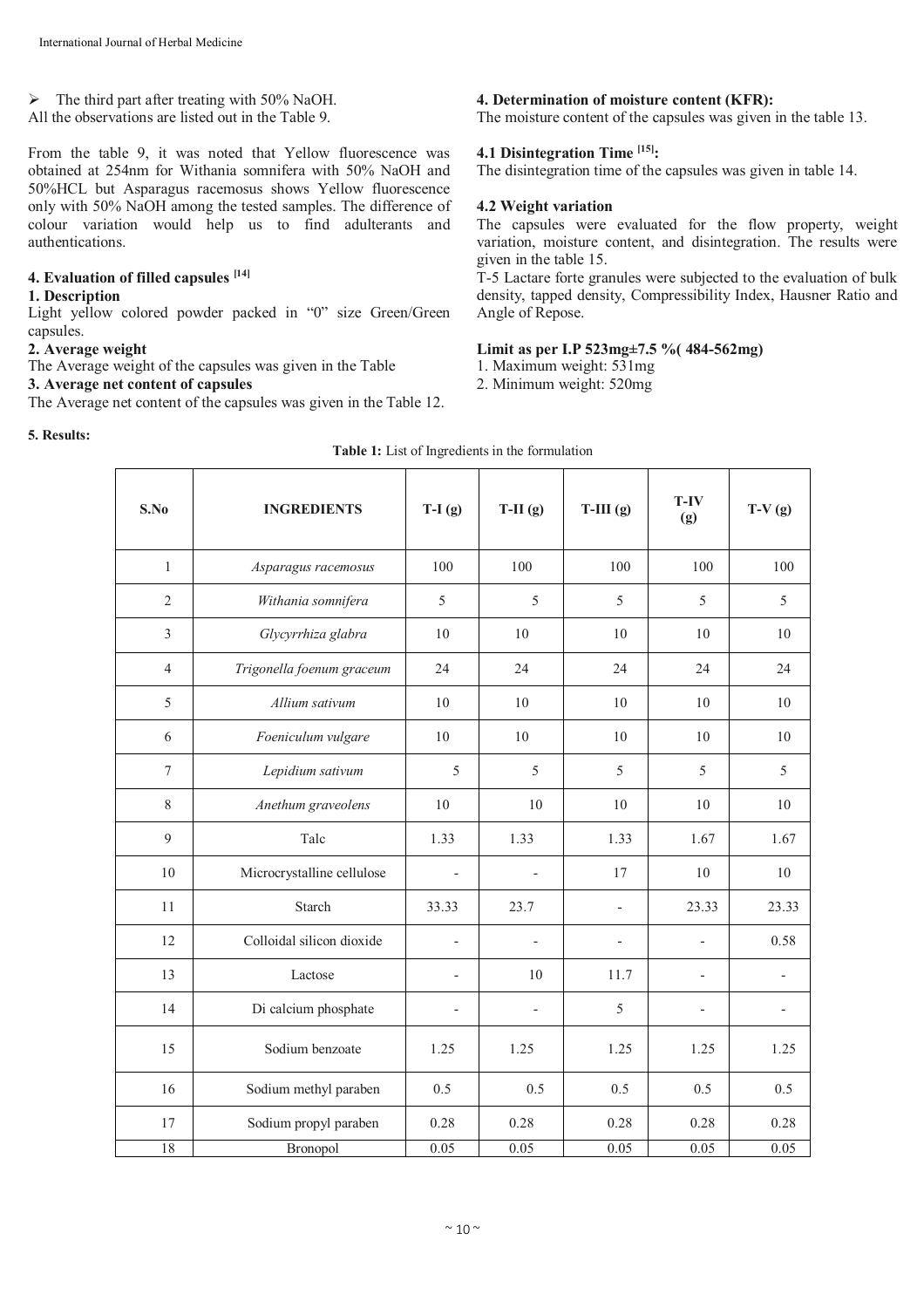### **Table 2:** Determination of foreign matter

The results were given in percentage (w/w*) NMT – Not more than* Limits were taken from Ayurvedic pharmacopoeia of India.

| S.No | <b>Ingredients</b>        | Foreign<br>$matter$ (%W/W) | Acceptable limit |
|------|---------------------------|----------------------------|------------------|
|      | Asparagus racemosus       | 0.4                        | NMT <sub>1</sub> |
| 2    | Withania somnifera        | 0.5                        | NMT <sub>2</sub> |
| 3    | Glycyrrhiza glabra        | 0.3                        | NMT <sub>1</sub> |
| 4    | Trigonella foenum graceum | 0.2                        | NMT <sub>2</sub> |
| 5    | Allium sativum            | 0.5                        | NMT <sub>2</sub> |
| 6    | Foeniculum vulgare        | <b>NIL</b>                 | NMT <sub>1</sub> |
| 7    | Lepidium sativum          | 0.2                        | NMT <sub>2</sub> |
| 8    | Anethum graveolens        | NIL                        | NMT <sub>1</sub> |

## **Table 3:** Loss on drying for Raw Materials

| SNO | Ingredients               | Loss on drying<br>$(\%W/W)$ | Acceptable<br>limit |
|-----|---------------------------|-----------------------------|---------------------|
|     | Asparagus racemosus       | $8.41 \pm 0.14$             | <b>NMT10</b>        |
|     | Withania somnifera        | $6.20 \pm 0.20$             | NMT <sub>8</sub>    |
|     | Glycyrrhiza glabra        | $5.77 \pm 0.04$             | NMT <sub>8</sub>    |
|     | Trigonella foenum graceum | $6.04 \pm 0.06$             | <b>NMT10</b>        |
|     | Allium sativum            | $4.80 \pm 0.22$             | NMT <sub>8</sub>    |
| h   | Foeniculum vulgare        | $5.80\pm0.18$               | NMT <sub>8</sub>    |
| ⇁   | Lepidium sativum          | $5.80 \pm 0.02$             | NMT <sub>7</sub>    |
| 8   | Anethum graveolens        | $6.82 \pm 0.10$             | <b>NMT10</b>        |

#### **Table 3:** Loss on Drying for Raw Materials

| S.NO | $\cdots$ = $\cdots$ $\cdots$ = $\cdots$ $\cdots$ $\cdots$ $\cdots$ $\cdots$ $\cdots$ $\cdots$<br><b>Ingredients</b> | <b>Total ash</b><br>$(\% w/w)$ | Limits $\frac{6}{6}$<br>w/w) |
|------|---------------------------------------------------------------------------------------------------------------------|--------------------------------|------------------------------|
|      | Asparagus racemosus                                                                                                 | $3.50 \pm 0.02$                | NMT <sub>5</sub>             |
|      | Withania somnifera                                                                                                  | $6.12 \pm 0.02$                | NMT7                         |
| 3    | Glycyrrhiza glabra                                                                                                  | $6.60 \pm 0.01$                | <b>NMT10</b>                 |
| 4    | Trigonella foenum graceum                                                                                           | $2.81 \pm 0.02$                | NMT <sub>4</sub>             |
|      | Allium sativum                                                                                                      | $2.79 \pm 0.03$                | NMT <sub>4</sub>             |
|      | Foeniculum vulgare                                                                                                  | $8.65 \pm 0.02$                | <b>NMT12</b>                 |
| −    | Lepidium sativum                                                                                                    | $3.25 \pm 0.01$                | <b>NMT4.5</b>                |
| 8    | Anethum graveolens                                                                                                  | $9.84 \pm 0.03$                | <b>NMT12</b>                 |

## **Table 4:** Total ash values of raw materials

| SNO | <b>Ingredients</b>        | <b>Acid Insoluble</b><br>ash $(\% w/w)$ | Limits $(\% w/w)$  |
|-----|---------------------------|-----------------------------------------|--------------------|
|     | Asparagus racemosus       | $0.35 \pm 0.02$                         | NMT <sub>1</sub>   |
| 2   | Withania somnifera        | $0.28 \pm 0.01$                         | NMT <sub>1</sub>   |
| 3   | Glycyrrhiza glabra        | $2.25 \pm 0.00$                         | <b>NMT 2.5</b>     |
| 4   | Trigonella foenum graceum | $0.25 \pm 0.00$                         | NMT <sub>0.5</sub> |
| 5   | Allium sativum            | $0.38 \pm 0.01$                         | NMT <sub>1</sub>   |
| 6   | Foeniculum vulgare        | $9.65 \pm 0.03$                         | <b>NMT15</b>       |
| ⇁   | Lepidium sativum          | $0.05 \pm 0.00$                         | NMT <sub>0.5</sub> |
| 8   | Anethum graveolens        | $1.15 \pm 0.01$                         | <b>NMT 2.5</b>     |

*Mean ± Standard Deviation (n=3) NMT – Not more than.*Limits were taken from Ayurvedic pharmacopoeia of India.

#### **Table 5:** Acid-Insoluble ash for Raw Materials

| SNO | <b>Ingredients</b>        | <b>Extractive</b><br>Value $(\% w/w)$ | Limits $(\% w/w)$ |
|-----|---------------------------|---------------------------------------|-------------------|
|     | Asparagus racemosus       | $19.82 \pm 1.32$                      | <b>NLT 18.0</b>   |
|     | Withania somnifera        | $27.75 \pm 0.22$                      | <b>NLT 25.0</b>   |
|     | Glycyrrhiza glabra        | $22.25 \pm 0.32$                      | <b>NLT 20.0</b>   |
| 4   | Trigonella foenum graceum | $3.22 \pm 0.18$                       | <b>NLT 2.0</b>    |
|     | Allium sativum            | $7.20 \pm 0.22$                       | <b>NLT 5.0</b>    |
|     | Foeniculum vulgare        | $2.22 \pm 0.11$                       | $NLT$ 1.0         |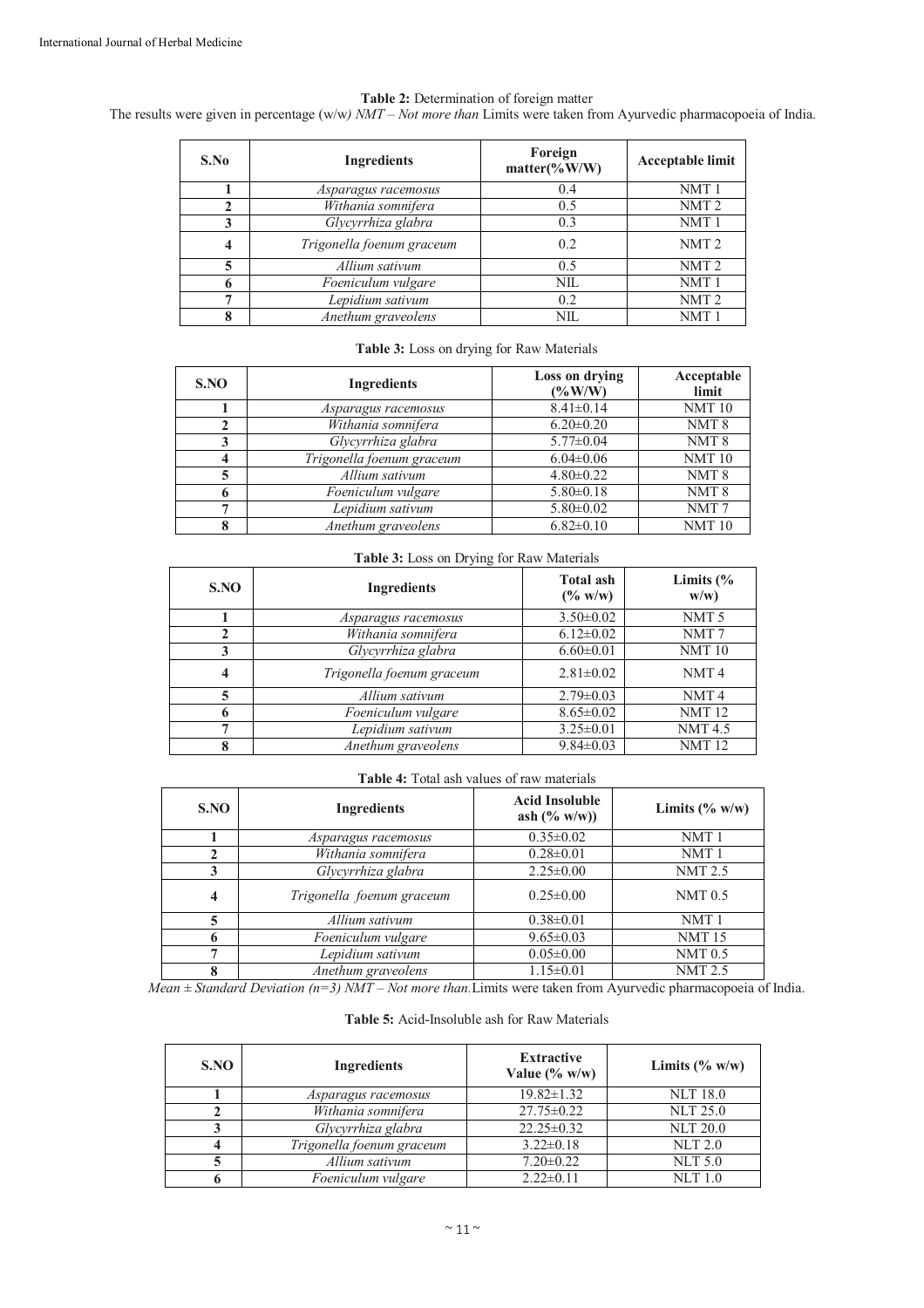| Lepidium sativum   | $3.20 \pm 0.23$ | NI  |
|--------------------|-----------------|-----|
| Anethum graveolens |                 | NIL |

# **Table 6:**Water-soluble extractive for raw material

| SNO | Ingredients               | <b>Extractive Value</b><br>$(\% w/w)$ | Limits $(\%w/w)$ |  |
|-----|---------------------------|---------------------------------------|------------------|--|
|     | Asparagus racemosus       | $1.25 \pm 1.32$                       | <b>NLT</b> 1.0   |  |
|     | Withania somnifera        | $16.20 \pm 0.22$                      | <b>NLT</b> 15.0  |  |
| 3   | Glycyrrhiza glabra        | $15.67 \pm 0.32$                      | <b>NLT 10.0</b>  |  |
|     | Trigonella foenum graceum | $6.25 \pm 0.18$                       | <b>NLT 5.0</b>   |  |
|     | Allium sativum            | $4.12 \pm 0.22$                       | <b>NLT 2.5.0</b> |  |
| O   | Foeniculum vulgare        | $5.23 \pm 0.11$                       | NLT 4.0          |  |
| ⇁   | Lepidium sativum          | $7.28 \pm 0.23$                       | <b>NLT 5.0</b>   |  |
| 8   | Anethum graveolens        | $5.19 \pm 0.52$                       | NLT 4.0          |  |

Mean  $\pm$  Standard Deviation (n=3) NLT – Not Less than

| <b>Table 7:</b> Alcohol-soluble extractive values of Raw Material |  |
|-------------------------------------------------------------------|--|
|-------------------------------------------------------------------|--|

| SNO | <b>Volatile oil</b><br><b>Ingredients</b><br>content $(\% \text{ v/w})$ |      | Limits $(\% \text{ v/w})$ |  |
|-----|-------------------------------------------------------------------------|------|---------------------------|--|
|     | Trigonella foenum<br>graceum                                            | 0.25 | $NLT$ 0.2                 |  |
|     | Allium sativum                                                          | 0.2  | $NLT$ 0.1                 |  |
|     | Foeniculum vulgare                                                      | 2.0  | <b>NLT</b> 1.5            |  |
|     | Lepidium sativum                                                        | 0.25 | $NLT$ 0.2                 |  |
|     | Anethum graveolens                                                      | 3.50 | <b>NLT 3.0</b>            |  |

Mean  $\pm$  Standard Deviation (n=3) NMT – Not more than

# **Table 8**: Volatile oil content of raw Materials

|                                 | <b>Before any treatment</b> |                     |                       | After treating with 50% HCl |                                   |                          | After treating with 50% NaOH |                                   |                          |
|---------------------------------|-----------------------------|---------------------|-----------------------|-----------------------------|-----------------------------------|--------------------------|------------------------------|-----------------------------------|--------------------------|
| <b>Sample</b>                   | <b>Ordinary</b><br>light    | <b>Short</b><br>U V | Long UV               | <b>Ordinary</b><br>light    | <b>Short UV</b>                   | Long UV                  | <b>Ordinary</b><br>light     | <b>Short UV</b>                   | Long UV                  |
| Asparagus<br>racemosus          | Light<br>brown              | Yellowis<br>h brown | Dark<br>brown         | Light<br>brown              | Yellowis<br>h brown               | Dark<br>brown            | Light<br>brown               | Yellow<br>fluorescenc<br>e        | Dark<br>brown            |
| Withania<br>somnifera           | Light<br>brown              | brown               | Dark<br>brown         | Light<br>brown              | <b>Yellow</b><br>fluoresce<br>nce | Dark<br>brown            | Light<br>brown               | <b>Yellow</b><br>fluorescenc<br>e | Dark<br>brown            |
| Glycyrrhiza<br>glabra           | <b>Brown</b>                | Dark<br>brown       | Blacki<br>sh<br>brown | <b>Brown</b>                | Dark<br>brown                     | Blackish<br>brown        | brown                        | Dark brown                        | <b>Blackish</b><br>brown |
| Trigonella<br>foenum<br>graceum | <b>Brown</b>                | Yellowis<br>h brown | Dark<br>brown         | <b>Brown</b>                | Yellowis<br>h brown               | Dark<br>brown            | brown                        | Yellowish<br>brown                | Dark<br><b>brown</b>     |
| Allium<br>sativum               | Off<br>white                | Yellowis<br>h brown | Dark<br>brown         | Off<br>white                | Yellowis<br>h brown               | Dark<br>brown            | Off<br>white                 | Yellowish<br>brown                | Dark<br>brown            |
| Foeniculum<br>vulgare           | Light<br>yellow             | Yellowis<br>h brown | Dark<br>brown         | Light<br>yellow             | Yellowis<br>h brown               | Dark<br>brown            | Light<br>vellow              | Yellowish<br><b>brown</b>         | Dark<br>brown            |
| Lepidium<br>sativum             | <b>Brown</b>                | Yellowis<br>h brown | Dark<br>brown         | <b>Brown</b>                | Yellowis<br>h brown               | Dark<br>brown            | brown                        | Yellowish<br>brown                | Dark<br>brown            |
| Anethum<br>graveolens           | Light<br>brown              | Dark<br>brown       | Blackish<br>brown     | Light<br>brown              | Dark<br>brown                     | <b>Blackish</b><br>brown | Light<br>brown               | Dark brown                        | Blackish<br>brown        |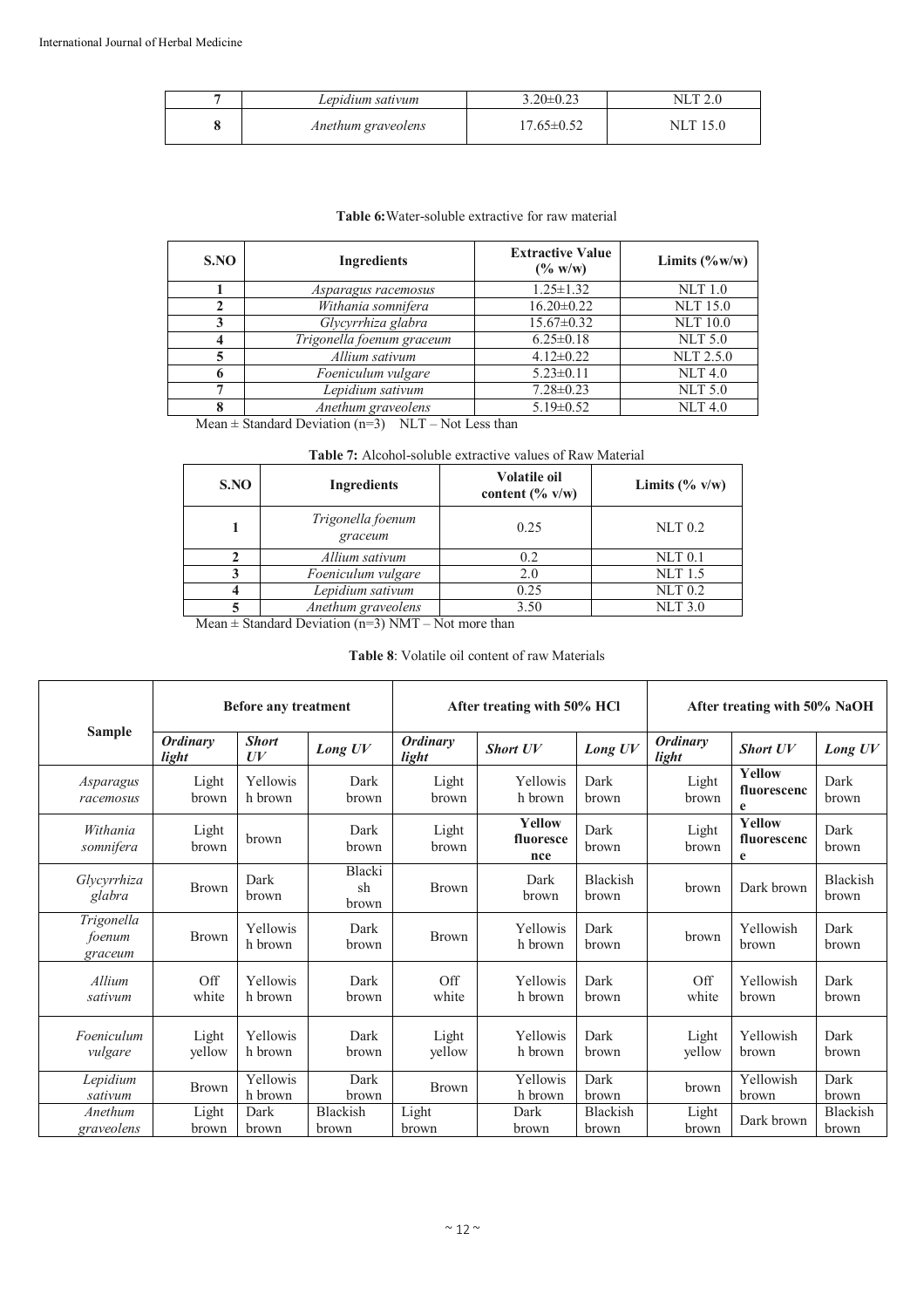| <b>Parameters</b>                   | T-1                | $T-2$               | $T-3$               | $T-4$               | $T-5$            |
|-------------------------------------|--------------------|---------------------|---------------------|---------------------|------------------|
| Bulk density<br>$(g/cm^2)$          | $0.71 \pm 0.003$   | $0.621 \pm 0.004$   | $0.600 \pm 0.008$   | $0.587 \pm 0.009$   | $0.52 \pm 0.002$ |
| Tap density<br>(g/cm <sup>2</sup> ) | $0.831 \pm 0.004$  | $0.711 \pm 0.008$   | $0.706 \pm 0.006$   | $0.687 \pm 0.008$   | $0.55 \pm 0.001$ |
| Compressibility<br>$Index(\%w/w)$   | $20.12 \pm 1.005$  | $19.23 \pm 1.10$    | $15.61 \pm 1.112$   | $12.32\pm1.012$     | $10.00 \pm 1.03$ |
| Hausner ratio                       | $1.1742 \pm 0.052$ | $1.1752 \pm 0.0532$ | $1.1352 \pm 0.0523$ | $1.1287 \pm 0.0582$ | $1.12 \pm 0.022$ |
| Angle of $\text{repose}(\degree)$   | $32.52 \pm 1.022$  | $30.22 \pm 0.587$   | $30.11 \pm 0.263$   | $27.45 \pm 0.305$   | $25.16 \pm 1.02$ |

# **Table 9:** Observation under UV light

Table 10: Flow properties Mean  $\pm$  Standard Deviation (n=3)

| <b>Formulation</b> | Average Weight/Capsule (mg) |
|--------------------|-----------------------------|
| $T-1*$             | $415\pm0.1257$              |
| $T - 2*$           | $460 \pm 0.232$             |
| $T-3*$             | $492 \pm 0.523$             |
| $T-4*$             | $523\pm0.148$               |
| T-5*               | 528±0.087                   |

**Table 11:** Average weight \*Mean  $\pm$  S D (n=6)

| <b>Formulation</b> | <b>Average Net Content/Capsule (mg)</b> |
|--------------------|-----------------------------------------|
| $T-1*$             | $315 \pm 2.523$                         |
| $T-2*$             | $360\pm 6.725$                          |
| $T-3*$             | $392 \pm 5.213$                         |
| $T-4*$             | $428 \pm 0.123$                         |
| $T-5*$             | $423 \pm 0.058$                         |

**\***Mean ±Standard Deviation (n=6)

| Table 12: Average net content/capsule |  |  |  |
|---------------------------------------|--|--|--|
|---------------------------------------|--|--|--|

| <b>Formulation</b> | Moisture content $(\% w/w)$ |  |  |
|--------------------|-----------------------------|--|--|
| $T-1*$             | $7.71 \pm 0.212$            |  |  |
| $T-2*$             | $9.12 \pm 0.321$            |  |  |
| $T-3*$             | $6.56 \pm 0.456$            |  |  |
| $T-4*$             | $6.47\pm0.121$              |  |  |
| $T - 5*$           | $6.12 \pm 0.056$            |  |  |

**\***Mean ±Standard Deviation (n=3)

# **Table 13:** Moisture content

| <b>Formulation</b> | <b>Disintegration Time (Min)</b> |  |  |
|--------------------|----------------------------------|--|--|
| $T-1*$             | 9.32                             |  |  |
| $T-2*$             | 10.15                            |  |  |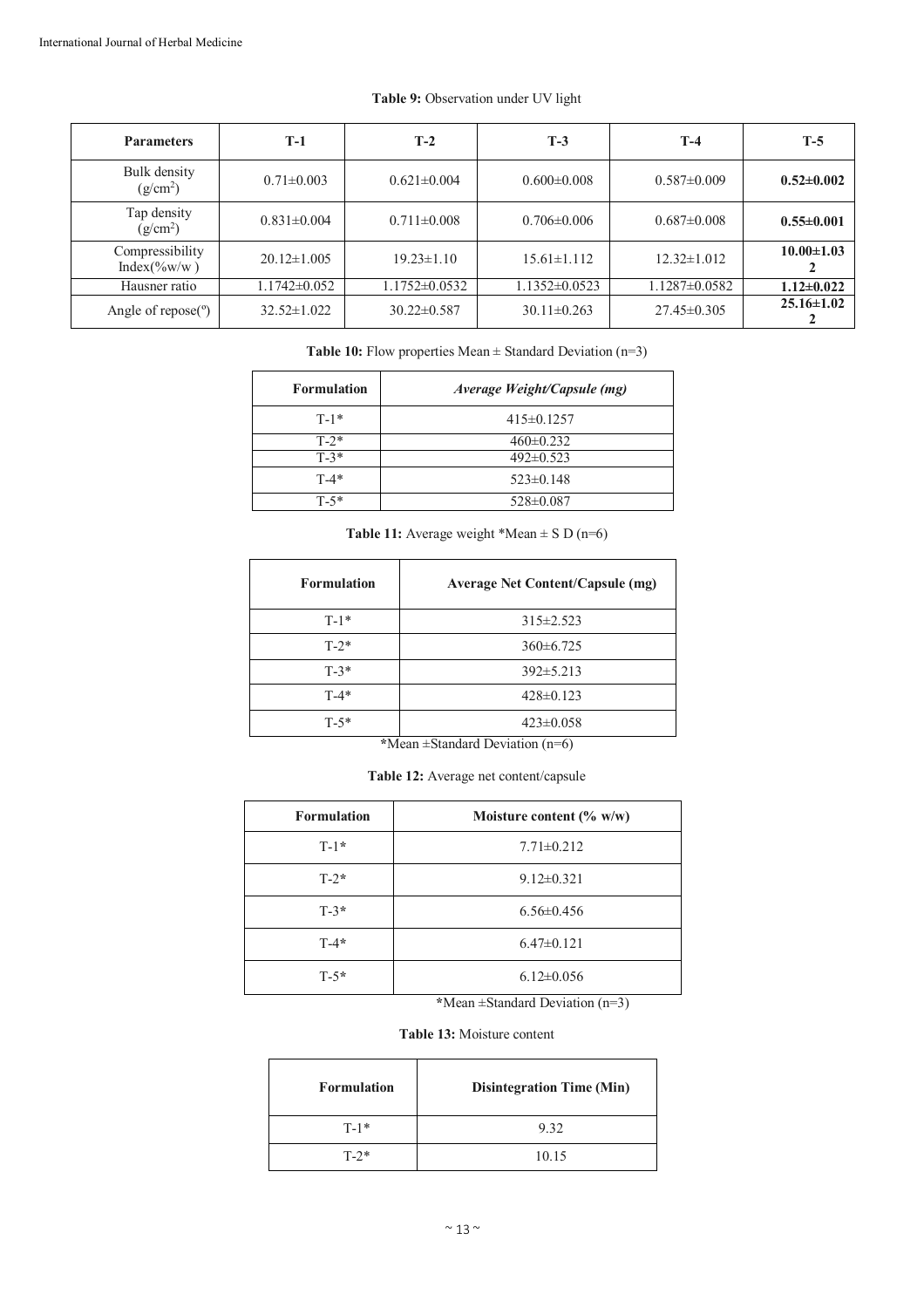| $T-3*$ | 8.74 |
|--------|------|
| $T-4*$ | 8.22 |
| $T-5*$ | 6.00 |

*\**Mean ± Standard Deviation (n=6)

**Table 14:** Disintegration Time

| S. No | <b>BATCHES/TEST</b> | T-I                 | $T-II$                      | T-III                     | $T-IV$              | $T-V$     |
|-------|---------------------|---------------------|-----------------------------|---------------------------|---------------------|-----------|
|       | Flow property       | Normal              | No free<br>flow             | Decrease<br>d flow        | Normal              | Excellent |
| 2     | Weight              | Less<br>weight      | N <sub>0</sub><br>uniform   | N <sub>0</sub><br>uniform | Uniform             | Good      |
| 3     | Moisture content    | Within the<br>limit | More<br>moisture<br>content | Within<br>the limit       | Within<br>the limit | Good      |
| 4     | Disintegration time | Within the<br>limit | Increased<br>time           | Within<br>the limit       | Within<br>the limit | Good      |



**Fig 2:** Flow property



**Fig 3:** Average weight

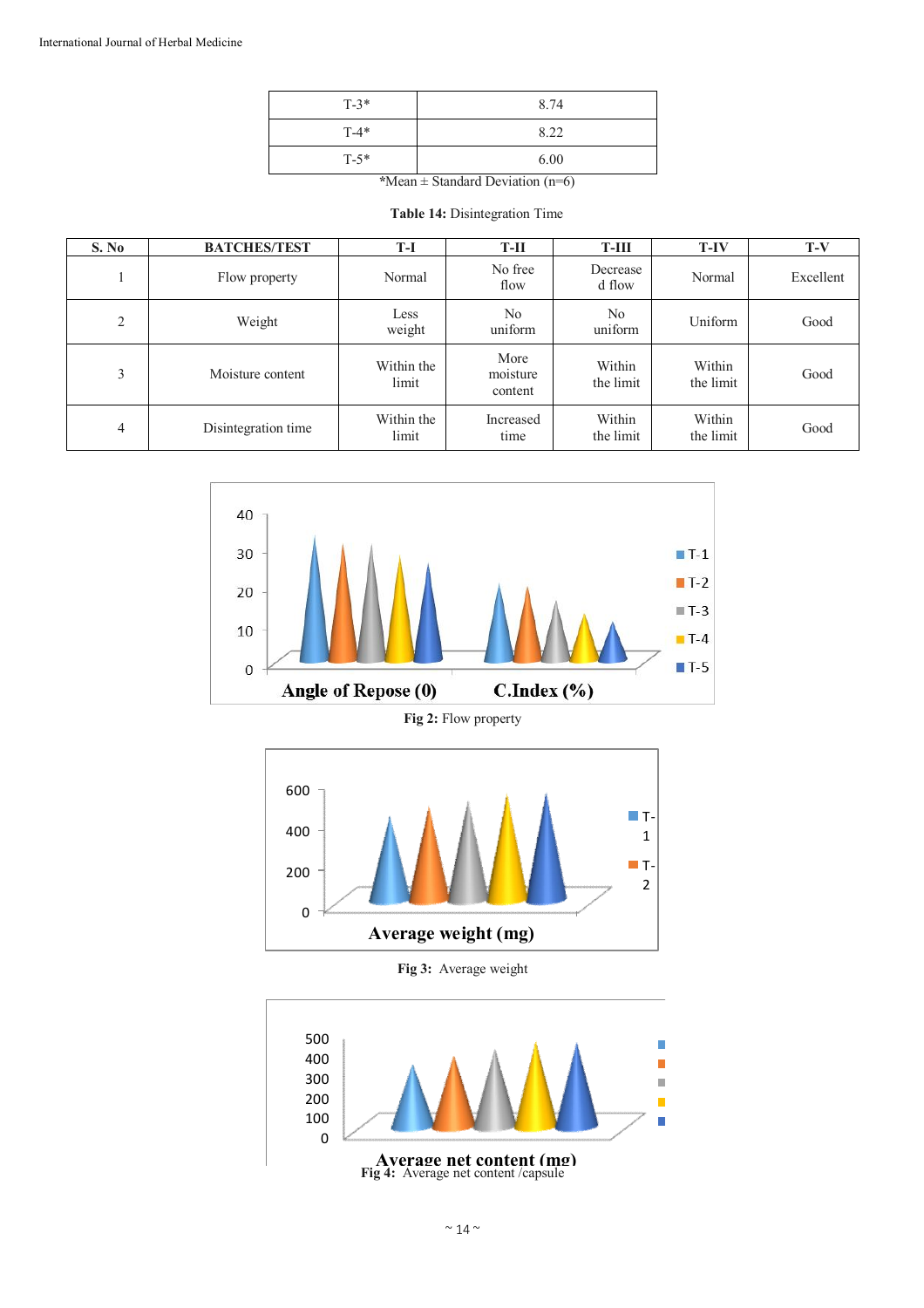

**Fig 6:** Disintegration Time



**Fig 7:** Weight variation of selected T-5 Lactare

#### **5. Conclusion:**

From this study a Polyherbal Lactare forte capsule was formulated with the individually standardized raw materials as per Ayurvedic Pharmacopoeia of India. The Formulation T5 was consider to a best batch as it complies with all the pharmacopoeial parameters and was selected for further study.

#### **6. Reference:**

- 1. Lactation Janet Talmadge, BA, IBCLC Lactation Innovation, Naperville, IL (630) P 357-0028
- 2. Sanjib M. Indian Medical Gazette, A double blind trial with Lactare A lactagogue. 1987, pp.308-310.
- 3. Bhutani K K., "Herbal medicines an enigma and challenge to science and directions for new initiatives", Indian Journal of Natural Products, March 2003, vol.19 (1), PP3-8.
- 4. Patel P M., Patel N M., Goyal R K., "Quality control of herbal products", The Indian Pharmacist, March 2006, vol.5 (45)PP 26-30.
- 5. Sabnis Gaitonde B P and Maya Jetmalani Effect of alcoholic extract

of Asparagus racemosus on mammary glands of rats. Indian Journal of Experimental Biology (1968) 6:55-57.

- 6. Archana R Namasivayam A Antistressor effect of Withania somnifera. J. Ethnopharmacol. 1999; 64: PP 91-93.
- 7. Anjaria, J.V. and I. Gupta, Studies on lactogenic property of Leptadenia reticulata (Jivanti) and leptaden tablets in goats, sheep,cows and buffaloes. Indian Vet J., 1967. 44: PP 967–974.
- 8. Swafford S and Berens B. Effect of fenugreek on breast milk production. Annual meeting abstracts, 11- 13th September. ABM News and Views, 2000 ,6(3): PP 10-12.
- 9. The medicinal plants of india Published by the Indian council of Medical research, New delhi.india. 2008. Vol-1.
- 10. Tomar KS, Singh VP and Yadav RS. Effect of feeding maithy (Trigonella foenum graecum) and chandrasoor (Lepidium sativum L.) seeds on milk and blood constituents of murrah buffaloes. Indian Journal of Animal Sciences, 1996,66 :PP1192-1193.
- 11. Narendranath KA, Mahalingam S, Anuradha V, Rao IS. Effect of herbal galactogogue (Lactare) a pharmacological and clinical